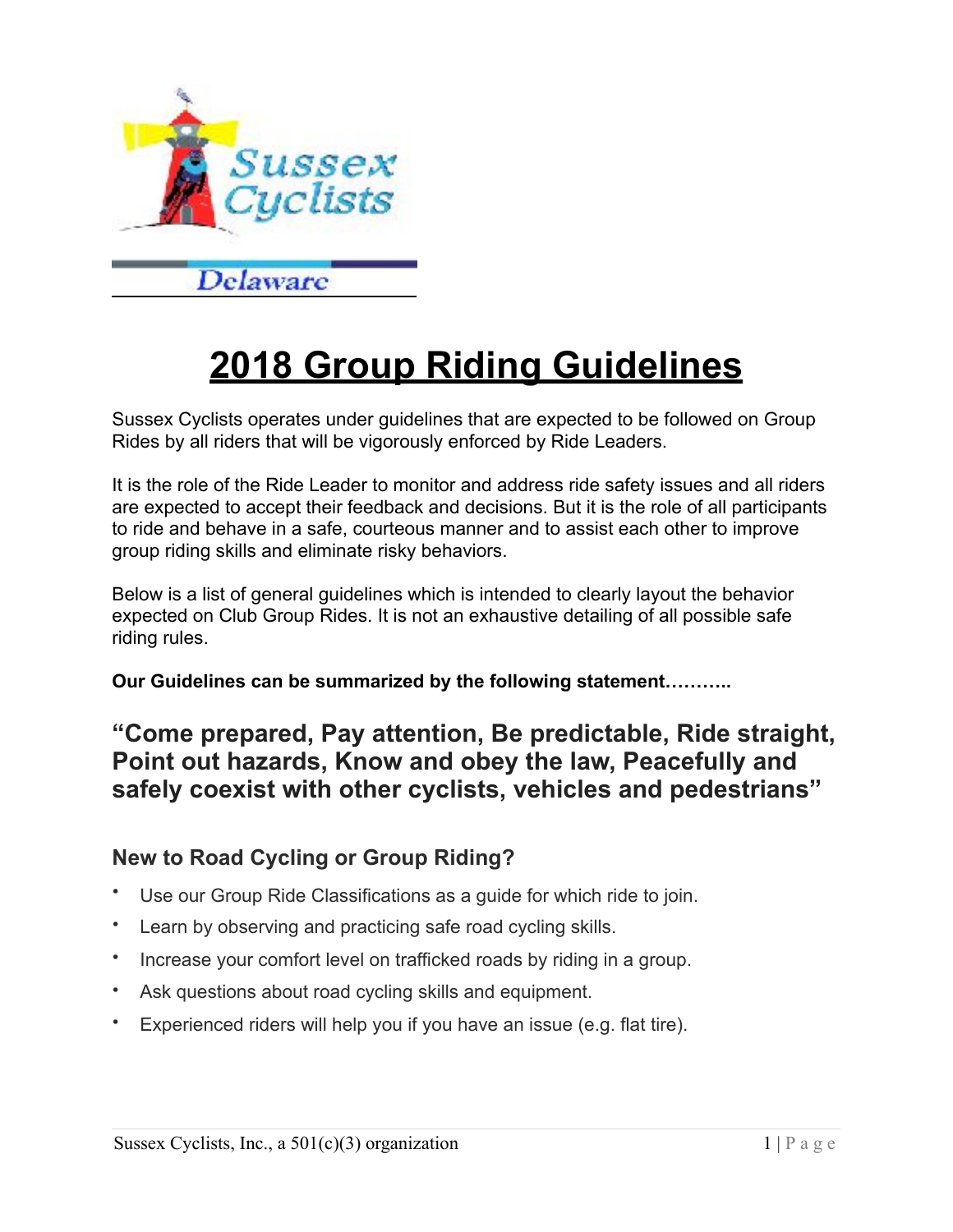## **Before You Ride**

- Select a Group Ride appropriate to your ability and conditioning if in doubt, join an easier ride and/or one that is advertised as a mixed category (e.g. "D/F", "C/C+").
- Notify the Ride Leader of your intention to participate so you receive any changes.
- Make sure your bike is properly maintained and your tires are pumped up.
- Dress appropriately for the ride consider wearing layers (e.g. base, jersey, jacket & bring additional items needed (e.g. long fingered gloves) when temperatures vary.
- Riders under 18 years must be accompanied by an adult.
- Eat lightly and pre-hydrate.
- **Be familiar with these Group Riding Guidelines; it is also strongly recommend you review the Club's Safe Riding Guidelines and information on the Bicycle Friendly Delaware Act posted on our web site.**

#### **What to Bring (and What NOT to Bring)**

- Helmets are mandatory. Ride with one that fits you and is correctly adjusted and worn.
- Earphones of any type (except for hearing aides) are prohibited.
- We suggest you carry 2 water bottles on your bike or in your back pocket (one with a sports drink the other with water) and remember to hydrate often - drink before you get thirsty.
- Carry a spare tube, an inflation device (frame pump and/or CO2 cartridge), a set of tire levers (unless you have thumbs of steel!) and basic tools.
- Wear eye protection tinted or clear.
- Carry your cell phone, but use it only when stopped and off the road where you will be safe from vehicular traffic and won't create a safety issue for other cyclists.
- Even in daylight, to help increase your visibility use a rear red flashing light attached to your saddle bag, seat post or frame and a front facing white light (in blink or strobe mode).
- Time Trial ("tt") bikes are prohibited on rides "B+" and under; allowed on "A" rides at the Ride Leader's discretion.
- Use of aereobars during Group Rides is strongly discouraged but subject to the Ride Leader's discretion, allowable when riding in the lead position.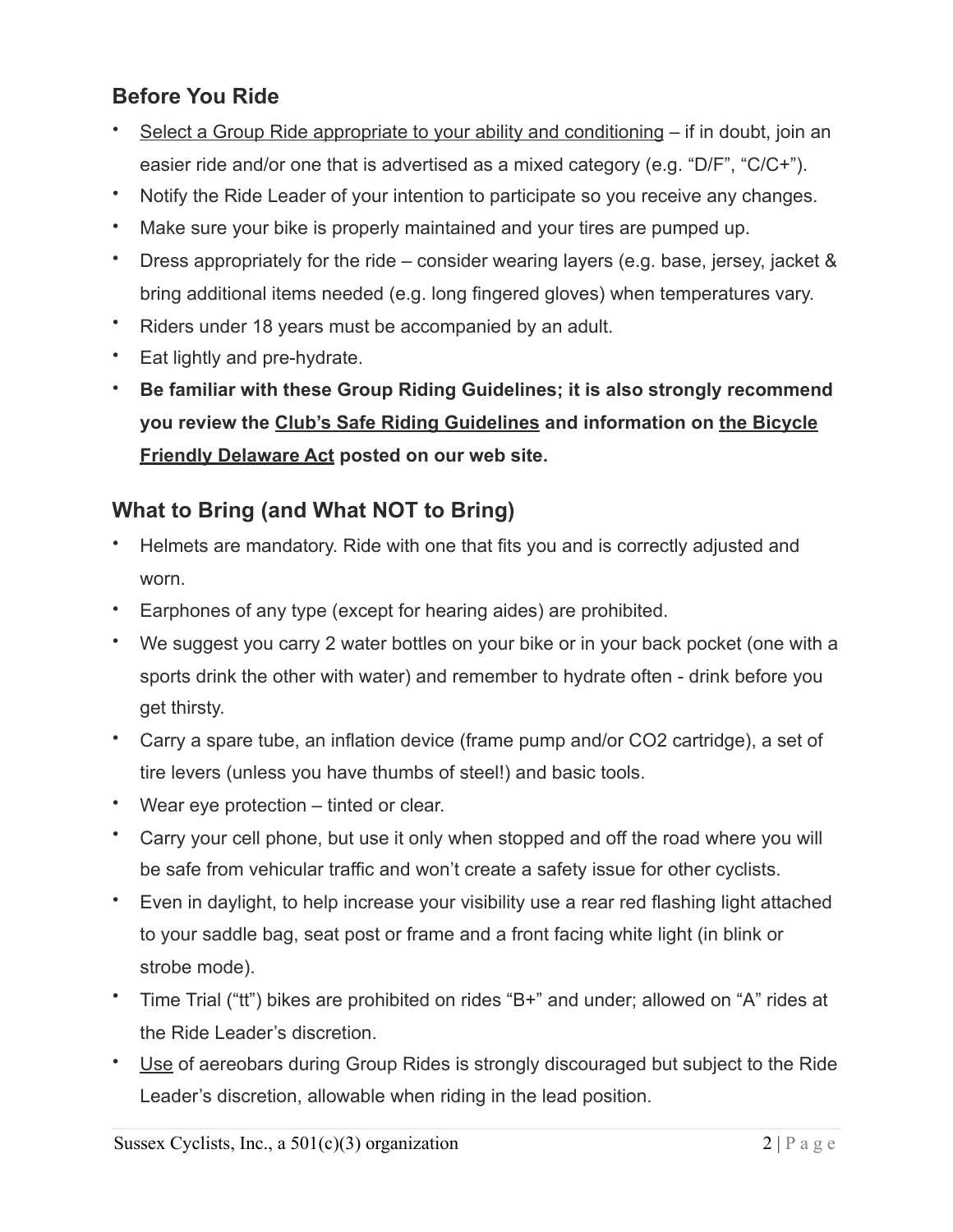• Pedal assisted eBikes are permitted except for training ("B+" and "A") rides.

## **At Ride Start**

- Plan on getting to ride start and being ready at least 15 minutes ahead of scheduled start time.
- Riders should be prepared (physically and equipment-wise) to ride at the speed level and distance for which the ride has been published.
- Seek out the Ride Leader (if new to the group, introduce yourself) and make him/her aware of any specific issues or questions you have about the ride.
- All riders- whether members or guests must sign the Club Waiver before each Group Ride.
- Do a quick check of your ABC's (Air, Brakes and Crank/Chain) before the ride starts
- Carry emergency contact information, applicable medical information, insurance card(s) & money.
- Check to make sure you have everything you need before the ride starts (e.g. snack, mirrors, lights, bike computer, extra tools) and if applicable, items are affixed to your bike.

# **During the Ride**

- **The Ride Leader(s), (if applicable) Assistant Ride Leaders and Sweep Rider(s) have a goal of promoting safe and enjoyable riding for ALL riders on our Club Group Rides. While participating in a Sussex Cyclist Group Ride, you agree to follow their direction and decisions.**
- All riders are expected to obey all applicable laws including riding no more than two abreast
- You have a responsibility to not do anything that would compromise the safety of other riders or yourself.
- Ride at an even speed and make all your speed changes and moves smoothly so that you are easy to follow.
- Be predictable with all your actions.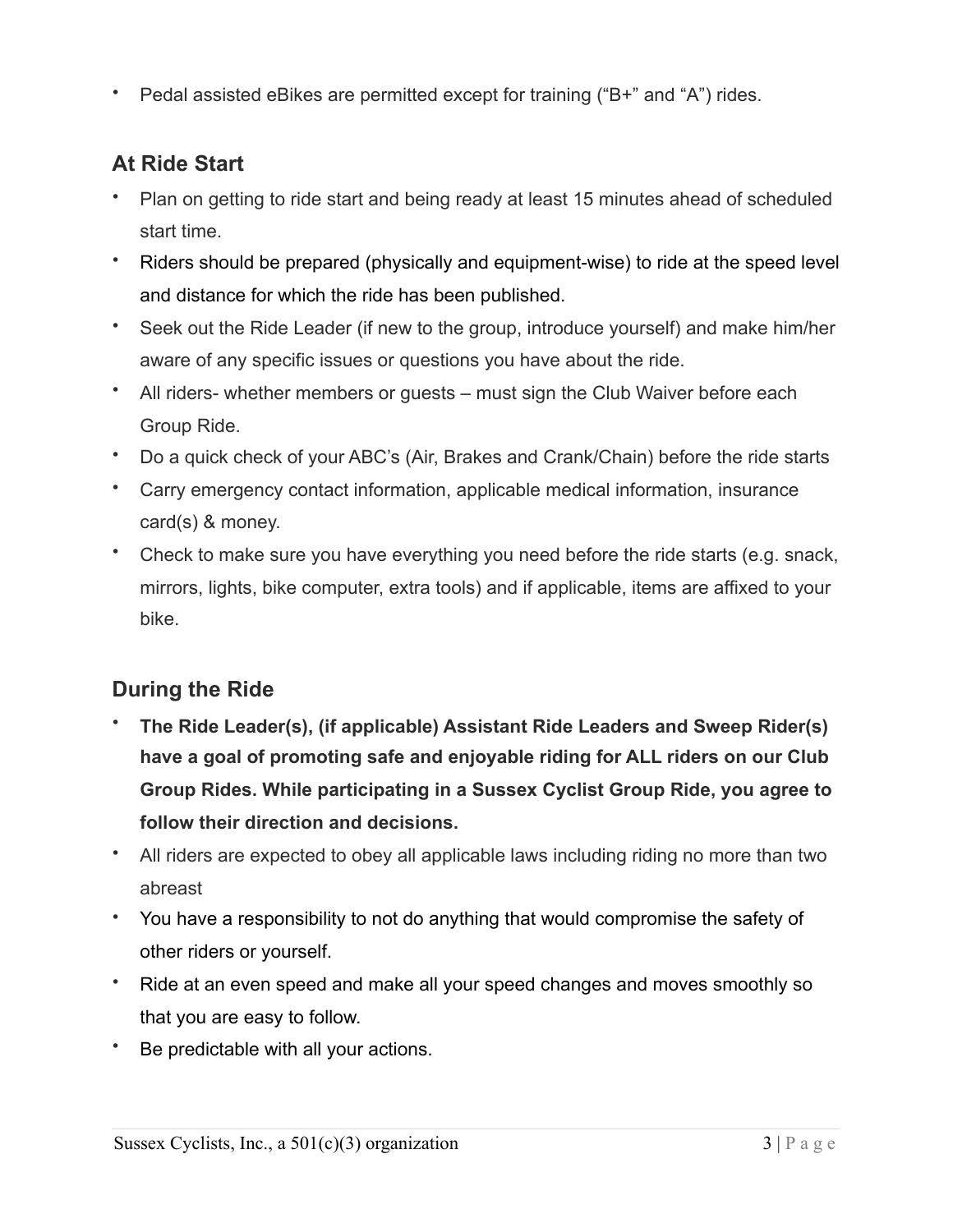- Ride at an appropriate distance from the edge of road and behind the rider in front of you – avoid overlapping wheels.
- Call out when passing a cyclist or pedestrian from behind and ride single file on heavily trafficked roads.
- Avoid passing another rider on the right side. Passing on the right is only permissible when the lead rider (rider at the front) is moving toward the back and has moved to the left and waived you up to pass them.
- Warn the riders in the group of road hazards, approaching vehicles, pedestrians or other cyclists and when you are slowing or stopping.
- Hand signals and vocal signals must be echoed from the front to the back and relayed from the back to the front to be effective.
- At intersections, warn of slowing and stopping your bike and approaching vehicles even those at a distance.
- Never block the right turn lane at stops. Stay to the left of the turn lane unless turning right.
- Except at intersections, when stopping for any reason, get totally off the road not doing so is dangerous to yourself and fellow cyclists and disrespectful to motorists.
- No rider will leave the ride or return to the start alone unless they specifically inform the Ride Leader prior to doing so.
- Except for "A" rides, no rider will be dropped by the group without specifically requesting that the group proceed without them.

## **Ride Etiquette**

- Obey all traffic laws (e.g. stop at red lights, rolling stop with caution at stop signs).
- Single file when necessary (never more than two across), including when vehicles are overtaking ("car back").
- Pay attention to rider in front of you, maintain safe spacing (generally one wheel width to one bike length) and don't overlap wheels.
- Shout out and/or use hand singles to notify other riders of road / traffic hazards and when slowing or stopping to other riders.